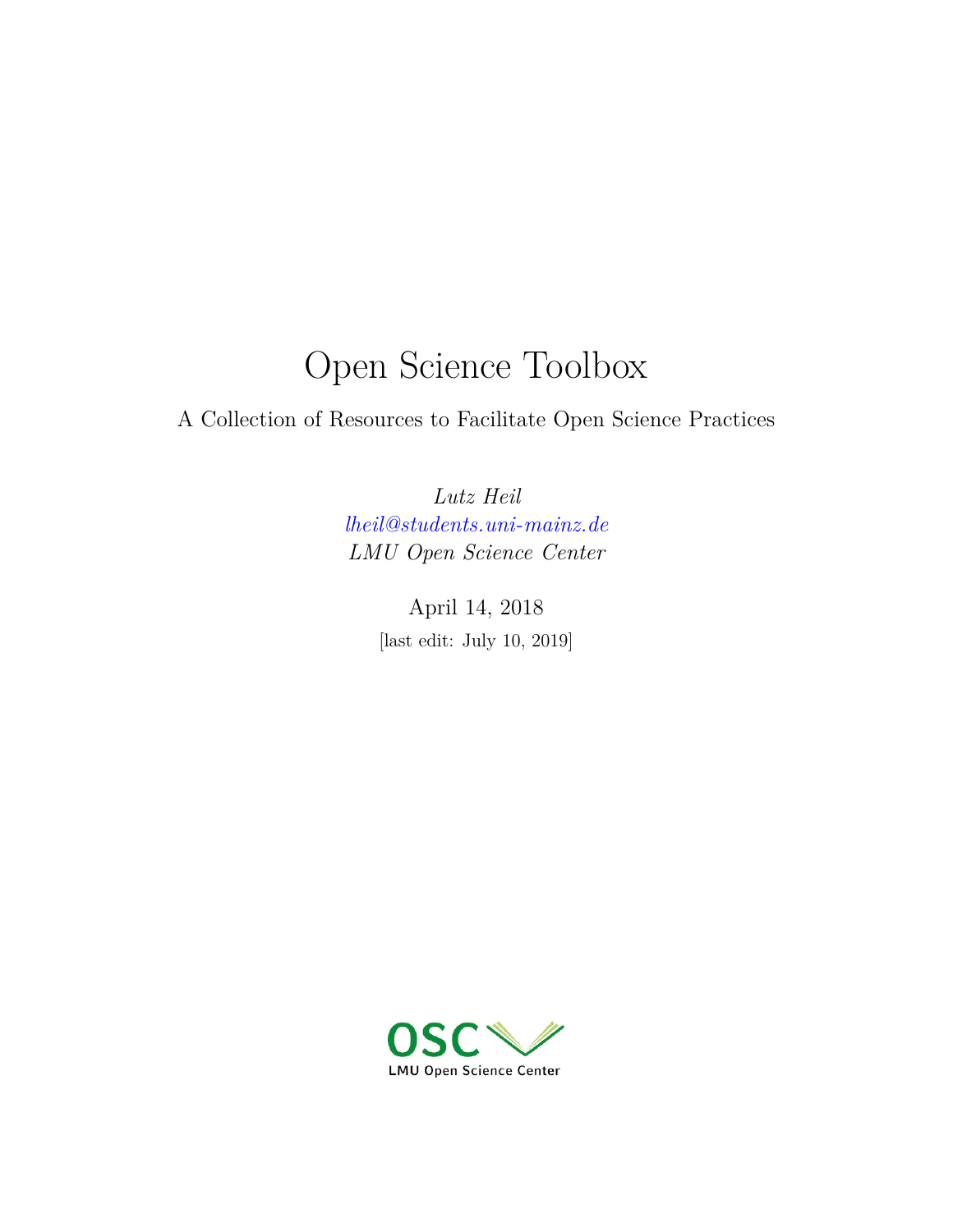# **Contents**

|                | <b>Preface</b>                   | $\mathbf{2}$   |
|----------------|----------------------------------|----------------|
| $\mathbf{1}$   | <b>Getting Started</b>           | 3              |
|                | <b>Resources for Researchers</b> | $\overline{4}$ |
|                | 2.1                              | $\overline{4}$ |
|                | 2.2                              | -6             |
|                | 2.3                              | $\overline{7}$ |
|                | 2.4                              | 10             |
| 3 <sup>1</sup> | <b>Resources for Teaching</b>    | 13             |
|                | 4 Key Papers                     | 16             |
| $5^{\circ}$    | Community                        | 18             |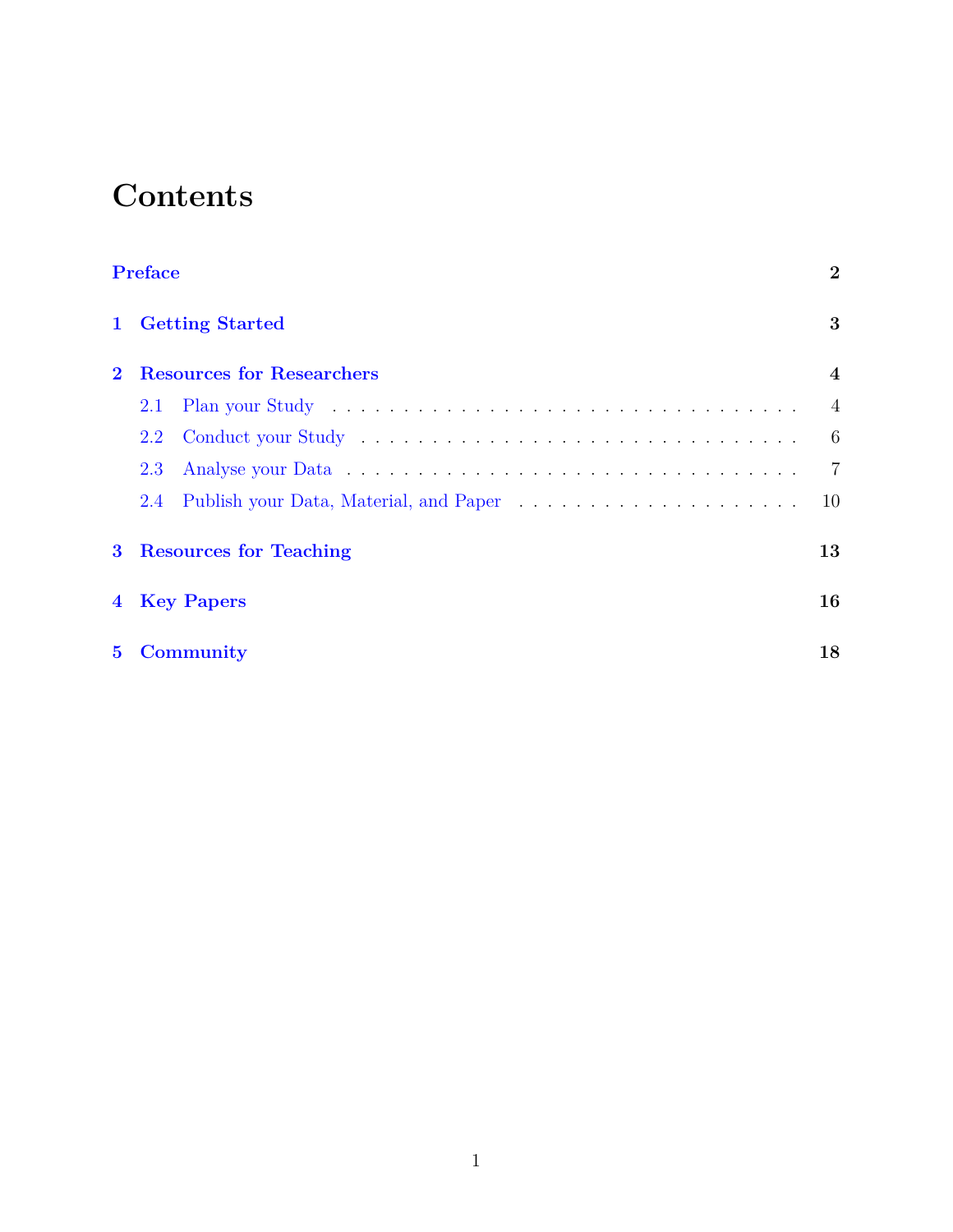# <span id="page-2-0"></span>**Preface**

The motivation to engage in a more transparent research and the actual implementation of Open Science practices into the research workflow can be two very distinct things. Work on the motivational side has been successfully done in various contexts (see section *[Key Papers](#page-15-0)*). Here the focus rather lays on closing the intention-action gap. Providing an overview of handy Open Science tools and resources might facilitate the implementation of these practices and thereby foster Open Science on a practical level rather than on a theoretical.

So far, there is a vast body of helpful tools that can be used in order to foster Open Science practices. Without doubt, all of these tools add value to a more transparent research. But for reasons of clarity and to save time which would be consumed by trawling through the web, this toolbox aims at providing only a selection of links to these resources and tools. Our goal is to give a short overview on possibilities of how to enhance your Open Science practices without consuming too much of your time.

**How can I use the toolbox?** If you're time is too valuable to check out the toolbox entirely, a first start is to read the first chapter *[Getting Started](#page-2-1)*. Though, the main body of the toolbox consists of the *[Resources for Researchers](#page-3-1)*. Here you'll find Open Science resources ordered by the stage of the research cycle. If you are interested in teaching about Open Science or if you search for workshop material to educate yourself, you might want to jump to chapter 3: *[Resources for Teaching](#page-12-0)*. Finally there is a small chapter called *[Community](#page-17-0)* which can be helpful if you seek information on how to get involved and where to get Open Science news.

**Context.** This toolbox has been created during my work at the **[Open Science Center](http://www.osc.uni-muenchen.de/index.html) [\(OSC\)](http://www.osc.uni-muenchen.de/index.html)** of the Ludwig-Maximilians-Universität, Munich. This document is supposed to serve as a merger of all resources that are provided in the online toolbox (available on: <http://www.osc.uni-muenchen.de/toolbox/index.html>). Special thanks go to my supervisor [Felix Schönbrodt](http://www.osc.uni-muenchen.de/members/individual-members/schoenbrodt/index.html) who came up with the idea and made important contributions.

<span id="page-2-1"></span>**Contribute.** The toolbox raises no claim to completeness, it should rather serve as selection of tools. If you think there is  $(1)$  an important tool or article that should be included,  $(2)$  a broken link or citation, or (3) any other issue or question, please feel free to contact me and contribute to this toolbox: [lheil@students.uni-mainz.de](mailto:lheil@students.uni-mainz.de)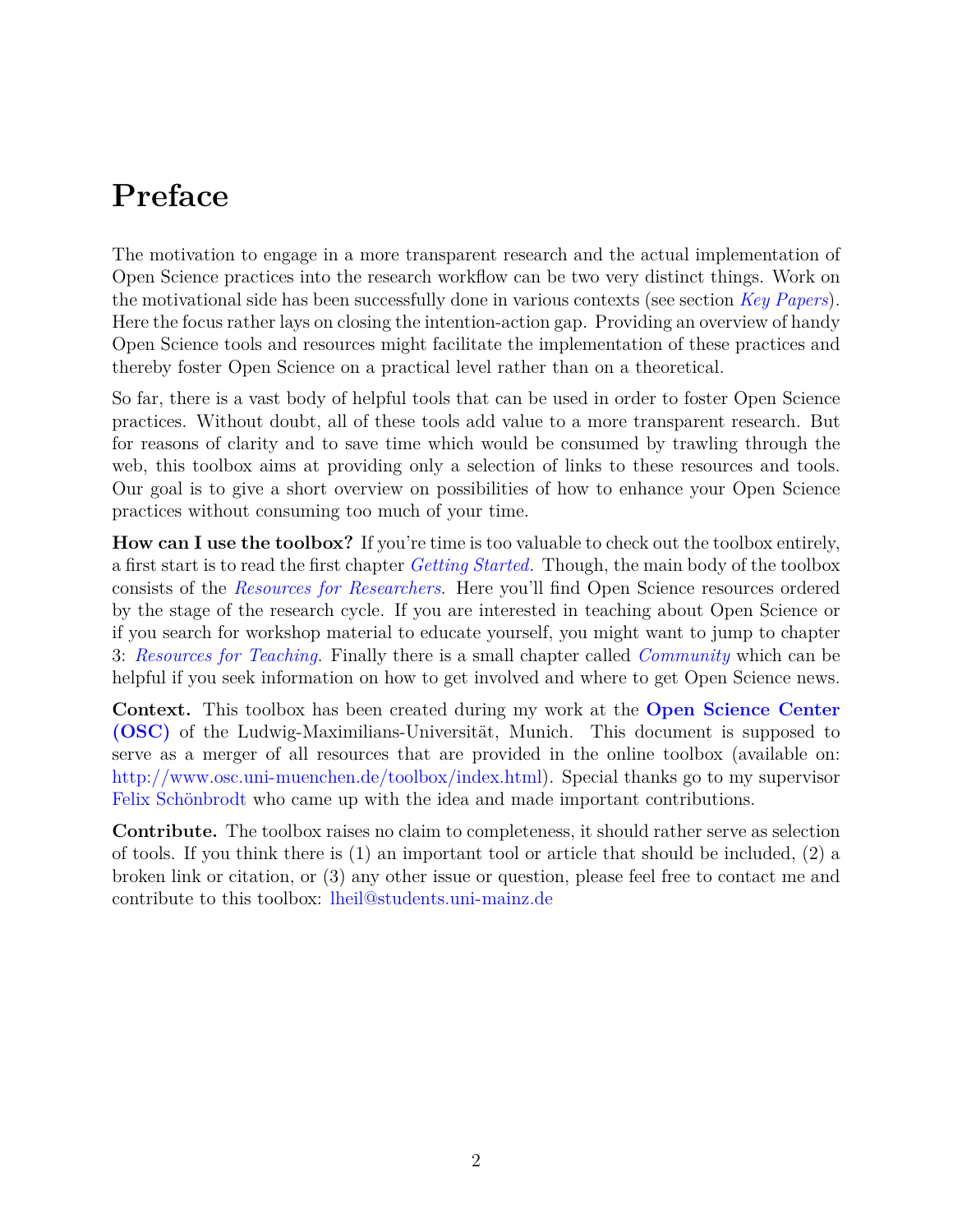# <span id="page-3-0"></span>**1 Getting Started**

If you don't know where to start, here are 10 easy steps from [Felix Schönbrodt's Open Science](https://osf.io/hjx5p/) [workshop](https://osf.io/hjx5p/), that you can take towards a more transparent and reproducible research practice. Every step will add a little more scientific value to your research.

- 1. **Create an account on OSF** (<http://osf.io/>)
- 2. **Upload the material for an existing study** (questionnaires, maybe reproducible analysis scripts) to an OSF project.
- 3. **Add an open license to all of your figures** (so that you can reuse them in later publications, blog posts, or presentations: "Figure available under a CC-BY4.0 license at osf.io/XXXX."
- 4. For the next project: **Change the consent forms** in a way that **open data** would be possible for that project (see [https://osf.io/mgwk8/wiki/Consent%20form%](https://osf.io/mgwk8/wiki/Consent%20form%20templates%20for%20open%20data/) [20templates%20for%20open%20data/](https://osf.io/mgwk8/wiki/Consent%20form%20templates%20for%20open%20data/)).
- 5. **Sign the PRO initiative** and expect openness (or a justification why not) if you review another paper ([https://opennessinitiative.org/\)](https://opennessinitiative.org/)
- 6. For the next data analysis: Practice to create **scripts for reproducible data analysis** (e.g., SPSS syntax, R scripts). All analytic steps that lead from raw data to the final results should be reproducible.
- 7. Let a master student preregister his/her thesis. Can be either a "local preregisteration", or a proper preregistration at OSF or at <https://aspredicted.org/>. See this workshop material for how to do a preregistration: <https://osf.io/yd487/> [https:](https://osf.io/mx7yp/)  $//$ osf.io/mx7yp/
- 8. **Do you own first preregistration**; enter the Prereg challenge and get 1000\$: [https:](https://cos.io/prereg/) [//cos.io/prereg/](https://cos.io/prereg/)
- 9. **Publish your first open data set**: Ensure anonymity, provide a codebook. See here for details: <http://econtent.hogrefe.com/doi/pdf/10.1026/0033-3042/a000341>
- 10. Team up with colleagues and **establish a local open science initiative** (enter your name and affiliation in [this list](https://osf.io/tbkzh/wiki/Wer%20macht%20bei%20meiner%20Uni%20mit%3F/) and see other colleagues that want to engage in a local initiative)

<sup>•</sup> [http://www.osc.uni-muenchen.de/news/os\\_flyer/index.html](http://www.osc.uni-muenchen.de/news/os_flyer/index.html) This info flyer gives a great overview on easy steps to take toward transparent research.

<span id="page-3-1"></span><sup>•</sup> [Felix Henninger's Open Science knowledge base](https://felixhenninger.gitbooks.io/open-science-knowledge-base/content/) is a further helpful resource for quick answers to basic Open Science questions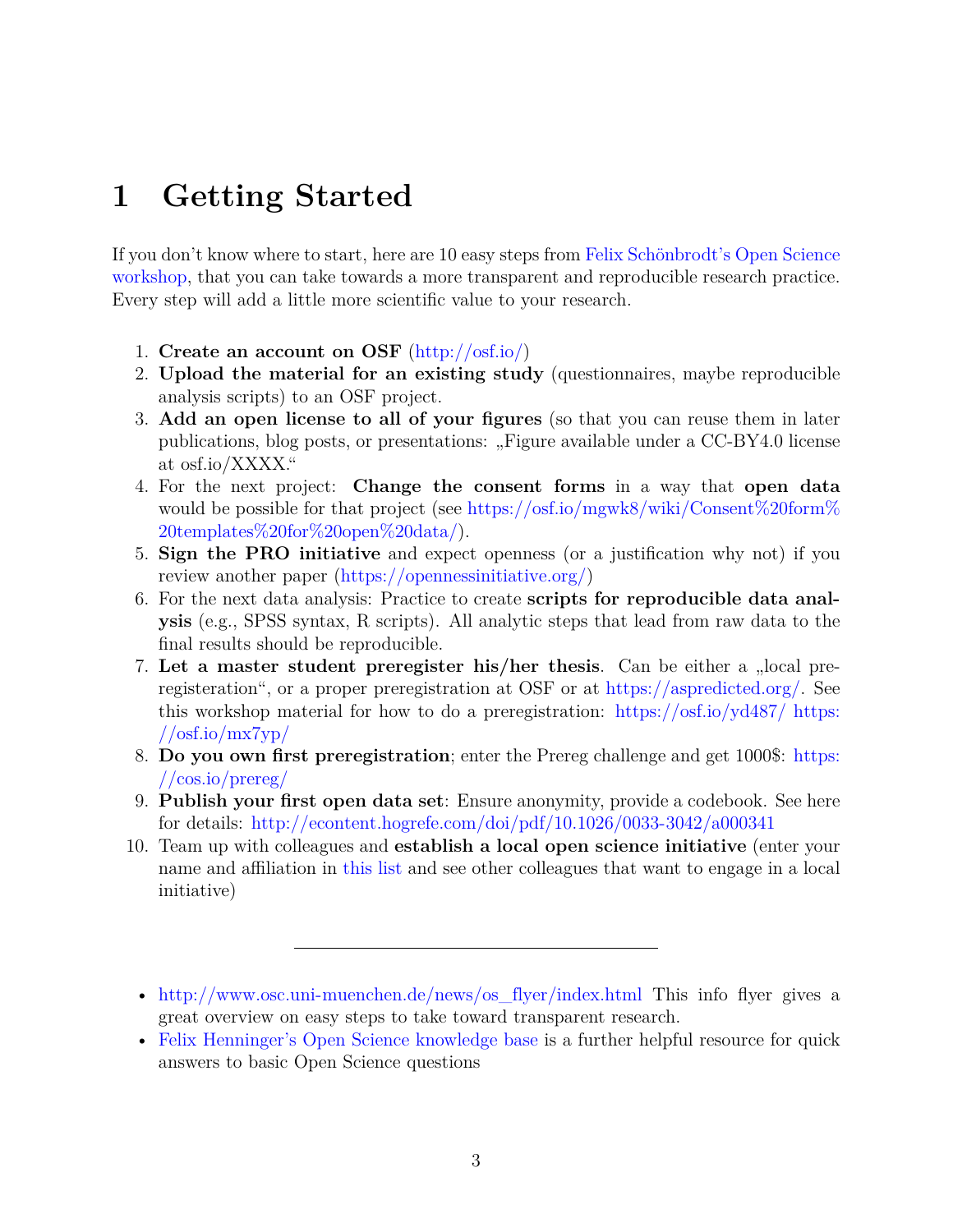## <span id="page-4-0"></span>**2 Resources for Researchers**

In this chapter we provide a collection of resources and tools for researchers to facilitate Open Science practices. The resources are further ordered by stage of the research cycle (*[Plan your](#page-4-1) [Study](#page-4-1)*, *[Conduct your Study](#page-6-0)*, *[Analyse your Data](#page-7-0)*, *[Publish your Data, Materials, and Paper](#page-9-0)*). Also, a good first source of answers to Open Science questions is [Felix Henninger's Open](https://felixhenninger.gitbooks.io/open-science-knowledge-base/content/) [Science FAQ.](https://felixhenninger.gitbooks.io/open-science-knowledge-base/content/)

## <span id="page-4-1"></span>**2.1 Plan your Study**

Before diving into the data collection process, it might feel like Open Science practices such as pre-registration are consuming a lot of valuable time. But apart from the importance of these practices for credibility and transparency of your research, these practices can actually help organizing your project and saving time... especially when you don't need to search for resources.

#### **Evaluate Research**

This process should actually be part of the literature search before even planing your study. A quick way to evaluate the research that you found during your search is to use the following tools. They enable you to find discussions, evaluations, peer reviews, and replication reports on specific articles:

- <https://www.altmetric.com/>
- <http://curatescience.org/>
- <https://pubpeer.com/> (also available as browser add-on, and integrated in the Altmetric's score)

#### **Checklist for Research Workflow**

Throughout the research cycle you can use Brian A. Nosek's 8-step [Checklist for Research](https://osf.io/mv8pj/wiki/home/) [Workflow](https://osf.io/mv8pj/wiki/home/) to control for an efficient open science research workflow.

#### **Consent Forms**

When data will be shared publicly particiants need to be informed about their anonymized data being shared. Here are some full german templates of consent forms for [dyadic experi](https://osf.io/3d5xb/)[ments](https://osf.io/3d5xb/) and [non-dyadic experiments](https://osf.io/kv37u/) (collected by the OSC). For english expressions that can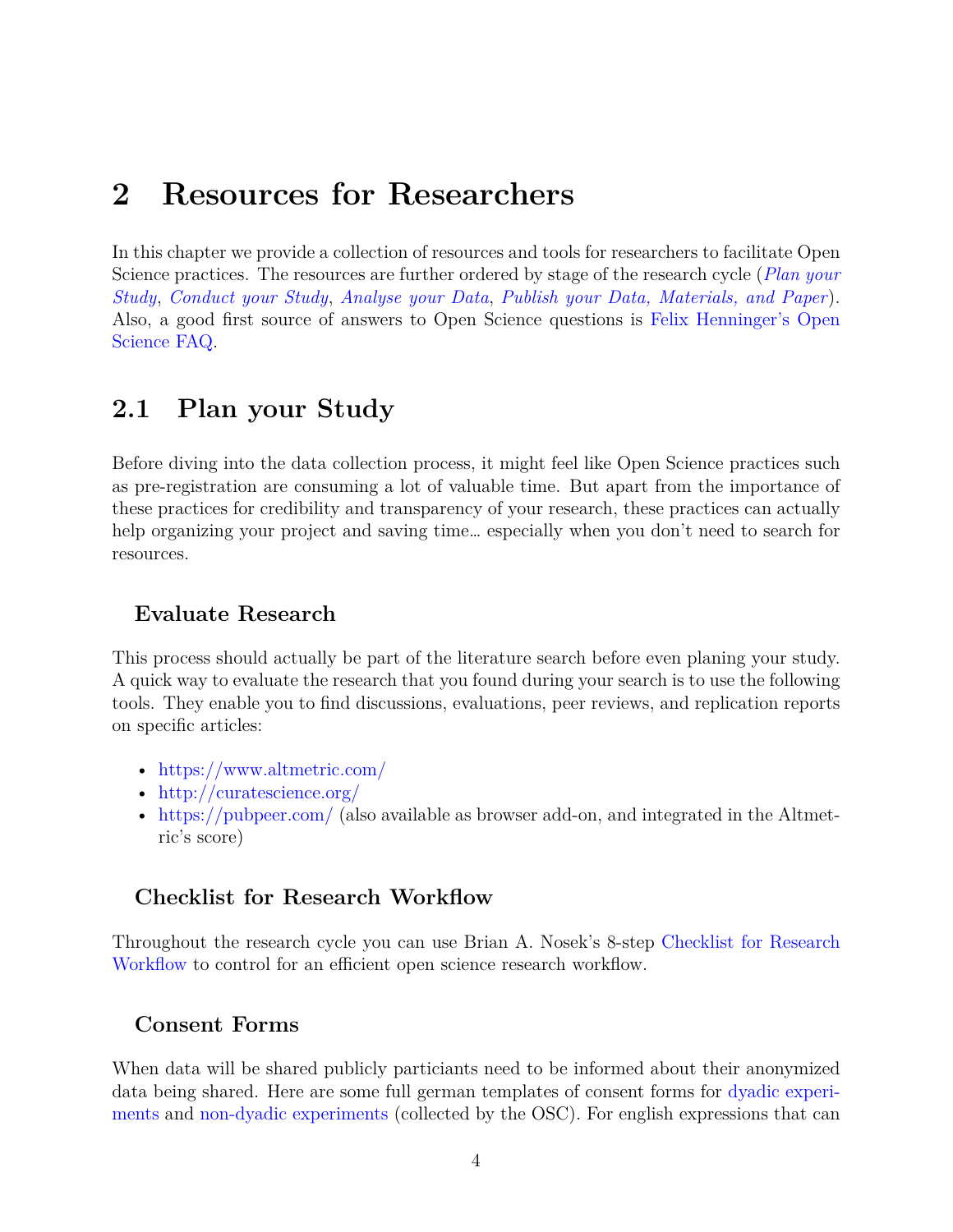be employed in consent forms, see the [COS Reproducible Research and Statistics Training's](https://osf.io/g4jfv/wiki/home/) [collection](https://osf.io/g4jfv/wiki/home/).

## **Power Analysis**

- [COS Reproducible Research and Statistics Training](https://osf.io/adkj4/) offers a vast body of resources and material on Power Analysis, e.g. an [Introduction to Power Analysis](https://osf.io/asf53/) by Courtney Soderberg and R code examples for conducting power analyses
- [Advanced Power Analysis Workshop](https://osf.io/d76gc/) by Felix Schönbrodt

## **Registered Reports (RR)**

The Center for Open Science (COS) gives detailed explanations and resources on Registered Reports as well as a list of journals that use Registered Reports as publishing format: [https:](https://cos.io/rr/)  $// \cos.io/rr/$ . Links to the repsective guideline are provided.

Examplary guidelines for authors and reviewers: <https://osf.io/pukzy/>

## **Pre-Registration**

- A [pre-analysis checklist](http://blogs.worldbank.org/impactevaluations/a-pre-analysis-plan-checklist) by David McKenzie
- A [pre-analysis template](http://cega.berkeley.edu/assets/cega_events/92/Pre-Analysis_Plan_Template_Alejandro_Ganimian.pdf) provided by Alejandro Ganimian
- Pre-registration platform on the **Open Science Framework**: <https://osf.io/prereg/>
- [OSF Guide to pre-registration](http://help.osf.io/m/registrations/l/546603-enter-the-preregistration-challenge)

#### *Other Registries for Pre-Registration*

- <https://aspredicted.org/>
- [AEA RCT Registry:](https://www.socialscienceregistry.org/) The American Economic Association's registry for randomized controlled trials in fields of economics an other social sciences
- [RIDIE Registry:](http://ridie.3ieimpact.org/) The Registry for International Development Impact Evaluations (open to experimental and observational studies assessing the impact of development programs
- [EGAP Registry:](http://egap.org/content/registration) Evidence in Governance and Politics is providing an unsupervised stopgap function to store designs until the creation of a general registry for social science research

## **DataWiz**

The Leibniz Institute of Psychology Information (ZDIP) offers an automated assistant tool for researchers to document and manage their data from the beginning of the research cycle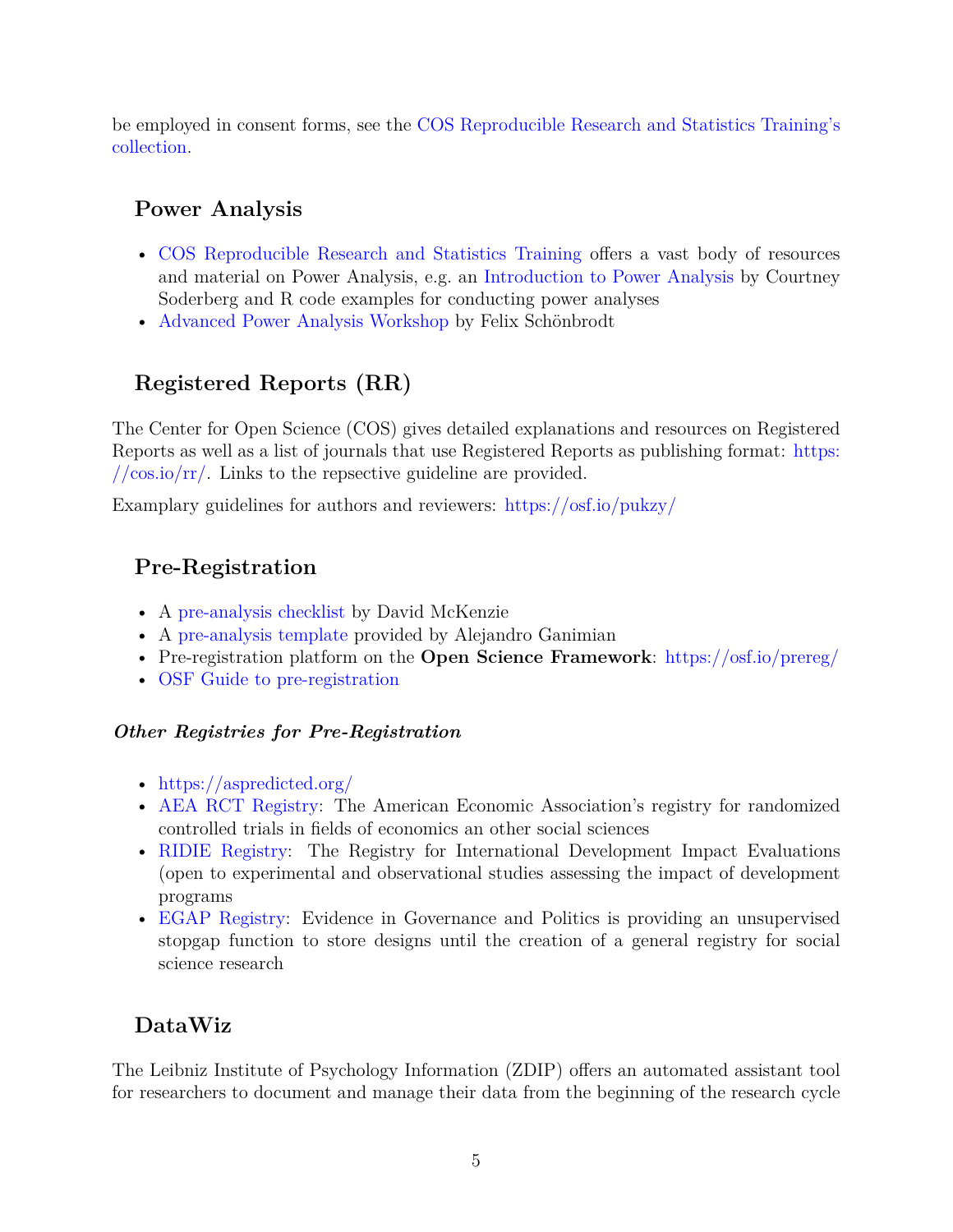onwards. It includes assistance in creating data management plans and sharing data (internally as well as externally to the community). The tool, called **[DataWiz](https://datawiz.leibniz-psychology.org/DataWiz/)**, is available in english and german. It is further attached to the [DataWiz knowledge base](https://datawizkb.leibniz-psychology.org/) which contains helpful information, guidelines, tools and resources for different steps in the research cycle

## <span id="page-6-0"></span>**2.2 Conduct your Study**

During data collection, using open software, the Open Science Framework, and other collaboration tools can not only enhance your workflow and collaboration in the research team but also create a foundation for data sharing and reproducibility. Here we selected a few resources for this stage.

## **Open Software**

- [PsychoPy](http://www.psychopy.org/): Open-source software as a free tool to run neuroscience or psychology experiments written in Python. Represents an alternative to Presentation™ or Inquisit™.
- [PsyToolkit](https://www.psytoolkit.org/): Open-source software for running online or lab-based experiments (psychology).
- [OpenSesame:](http://osdoc.cogsci.nl/) Open-source tool for building experiments for psychology, neuroscience, and experimental economics. It provides an easy graphical interface for beginners and Python scripting for advanced users. Open Sesame can be integrated in the Open Science Framework.
- [lab.js:](https://labjs.felixhenninger.com/) created by Felix Henninger. A new open tool with graphical interface for building browser-based experiments.

## **Born Open Data**

Data that is automatically uploaded to a repository (e.g. GitHub) including time stamps and automatically generated logs is called *born open*. Advantages can be full openness & transparency, data management solutions, and simplification of data sharing. For further information see:

- Rouder, J. N. (2016). The what, why, and how of born-open data. *Behavior research methods, 48*(3), 1062-1069. [https://link.springer.com/article/10.3758/s13428-](https://link.springer.com/content/pdf/10.3758%2Fs13428-015-0630-z.pdf) [015-0630-z](https://link.springer.com/content/pdf/10.3758%2Fs13428-015-0630-z.pdf)
- Rouder, J., Haaf, J. M., & Snyder, H. K. (2018, March 25). Minimizing Mistakes In Psychological Science. <http://doi.org/10.17605/OSF.IO/GXCY5>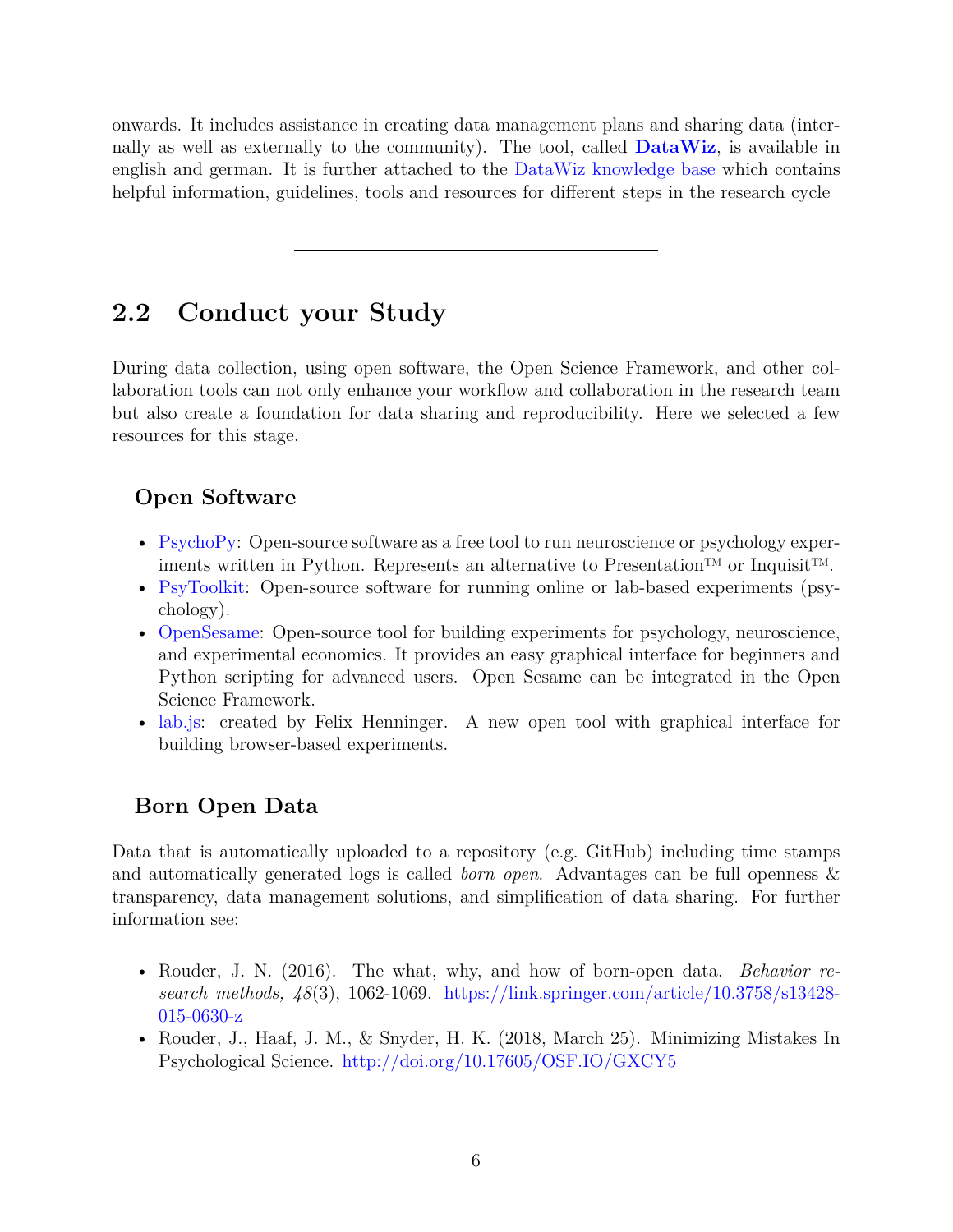## **Open Science Framework (OSF)**

The [OSF](https://osf.io/) serves as data repository and collaboration tool. Researchers can structure their projects and controll access to their stored data. A version control system and a live-editing mode enhance workflow between collaborators. OSF also implements an add-on function which enables the user to sync a project with other tools and services such as Dataverse, Figshare, GitHub, Zotero. [Here](https://cos.io/our-products/osf/) is an overview on OSF's feature set and its use in every step of the research cycle.

For a detailed tutorial on using the OSF to share research products, see:

• Soderberg, C. K. (2018). Using OSF to Share Data: A Step-by-Step Guide. Advances in Methods and Practices in Psychological Science. Advance online publication. DOI: <https://doi.org/10.1177/2515245918757689>

## **Other Collaboration Tools**

- [Figshare](https://figshare.com/)
- [Dryad](https://datadryad.org/)
- [Zenodo](https://zenodo.org/)
- [GitHub](https://www.github.com)
- [Overleaf](https://www.overleaf.com/)
- [PaperHive](https://paperhive.org/)

## **Data Anonymization**

- [The OpenAIRE2020 project](https://www.openaire.eu/) developed a web-based anonymization application that helps ensuring participants' privacy rights. A respective online tool is in beta version at this point: <https://amnesia.openaire.eu/index.html>
- Alternative: [ARX Data Anonymization Tool](http://arx.deidentifier.org/)
- See Ruben Arslan's workshop on [Maintaining privacy with open data](https://osf.io/9j27d/)

## <span id="page-7-0"></span>**2.3 Analyse your Data**

For your research to be transparent and reproducible, a vital part is to provide data cleaning instructions and analysis code (ideally by using nonproprietary software). See the [PRO](https://opennessinitiative.org/making-your-analyses-public/) [Initiative's basic guidelines for making your analyses public](https://opennessinitiative.org/making-your-analyses-public/) for a few information. This collection of resources aims at providing some helpful links to facilitate and improving your analysis sharing practices.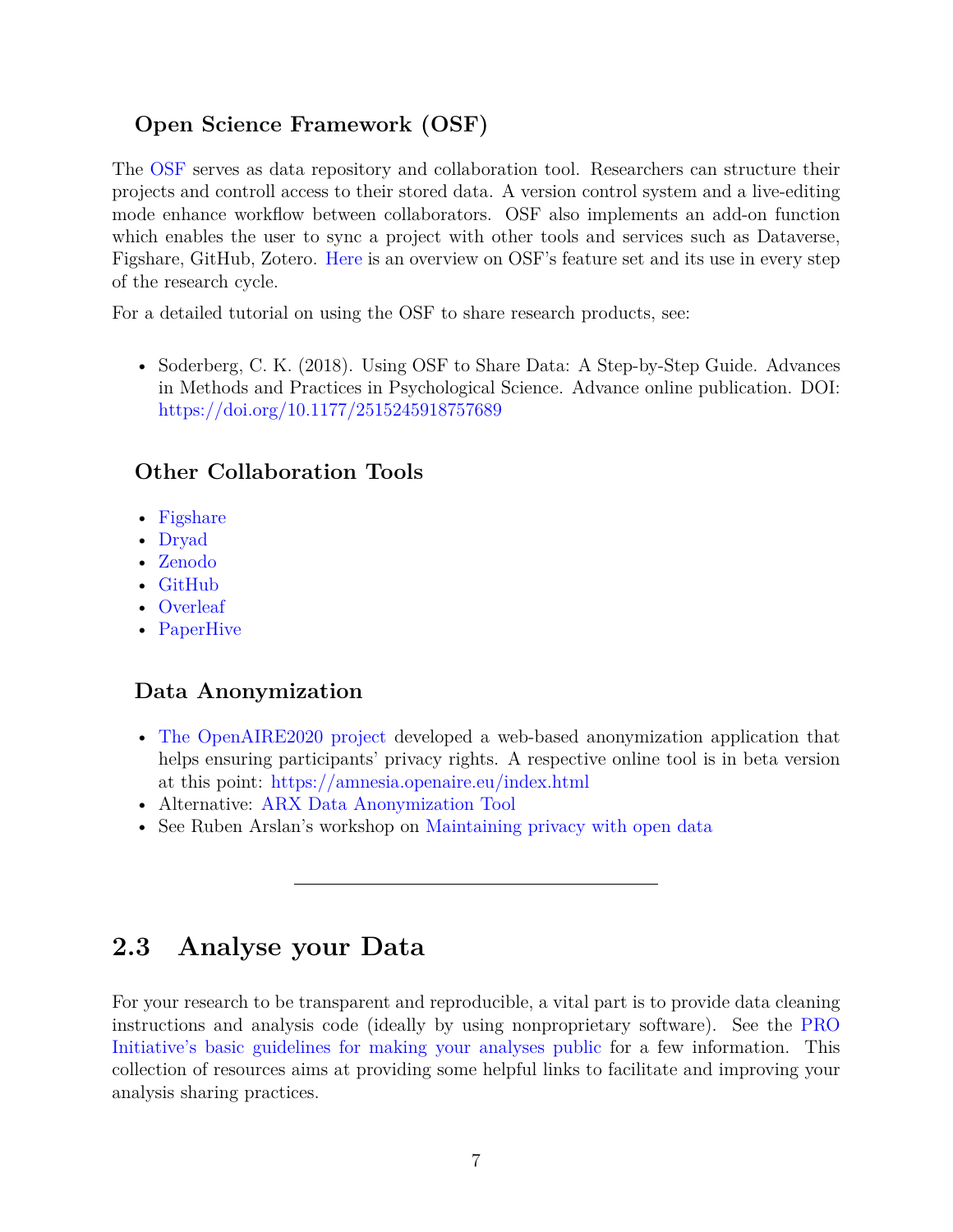#### **R**

Analysing your data with free software such as [R](https://www.r-project.org/) enhances reproducibility without the limitations of proprietary software. A common way to use R is by writing analysis code and graphics code in the [RStudio](https://www.rstudio.com/) interface. It further implements [R Markdown,](https://rmarkdown.rstudio.com/) with can be used to create documents, reports, and presentations that are fully reproducible.

Here are some helpful links for researchers who want to learn R:

- RStudio links to different online guides to learning R: [https://www.rstudio.com/](https://www.rstudio.com/online-learning/) [online-learning/](https://www.rstudio.com/online-learning/)
- [Swirl](http://swirlstats.com/) is an interactive learning tool which can be directly embedded in RStudio.
- RStudio cheat sheets: <https://www.rstudio.com/resources/cheatsheets/>
- Grolemund & Wickham's *[R for Data Science](http://r4ds.had.co.nz/)*
- Hadley Wickham's *[Tidy Data](http://vita.had.co.nz/papers/tidy-data.pdf)*

## <span id="page-8-0"></span>**Reproducible Research**

The *PRO Initiative* gives a few basic guidelines for authors on how to facilitate reproducibility when sharing your analyses: <https://opennessinitiative.org/making-your-analyses-public/>

For a hands-on example of reproducible research, Lars Vilhuber created a [Replication Tu](https://labordynamicsinstitute.github.io/replication-tutorial-2019/#/)[torial](https://labordynamicsinstitute.github.io/replication-tutorial-2019/#/) in which he generates a fully reproducible example. More specific collections of useful advice on this topic can be found in the following sources:

#### **Code**

- [Code and Data for the Social Sciences: A Practitioner's Guide](http://home.bi.no/charlotte.ostergaard/students/CodeAndData.pdf) by Matthew Gentzkow & Jesse M. Shapiro
- [R for Reproducible Scientific Analysis](http://swcarpentry.github.io/r-novice-gapminder/): A course by Thomas Wright and Naupaka Zimmerman
- [The Reseach Cycle](https://gupsych.github.io/research_cycle/) course on principles on reproducible research and practical training in statistical programming with R, taught by Dale Barr and Lisa DeBruine
- If you want to make your code citable, see this GitHub Guide: [https://guides.github.](https://guides.github.com/activities/citable-code/) [com/activities/citable-code/](https://guides.github.com/activities/citable-code/)

#### **Metadata**

- [The DRESS Protocall](https://www.projecttier.org/tier-protocol/dress-protocol/) by Project TIER describes what the final documentation of your study should consist of (for empirical social sciences).
- [Codebook Cookbook](https://rubenarslan.github.io/codebook/) by Ruben Arslan: R-package (and online-tool) to create a codebook for your dataset.
- Creating a codebook within SPSS: [https://libguides.library.kent.edu/SPSS/](https://libguides.library.kent.edu/SPSS/Codebooks) [Codebooks](https://libguides.library.kent.edu/SPSS/Codebooks)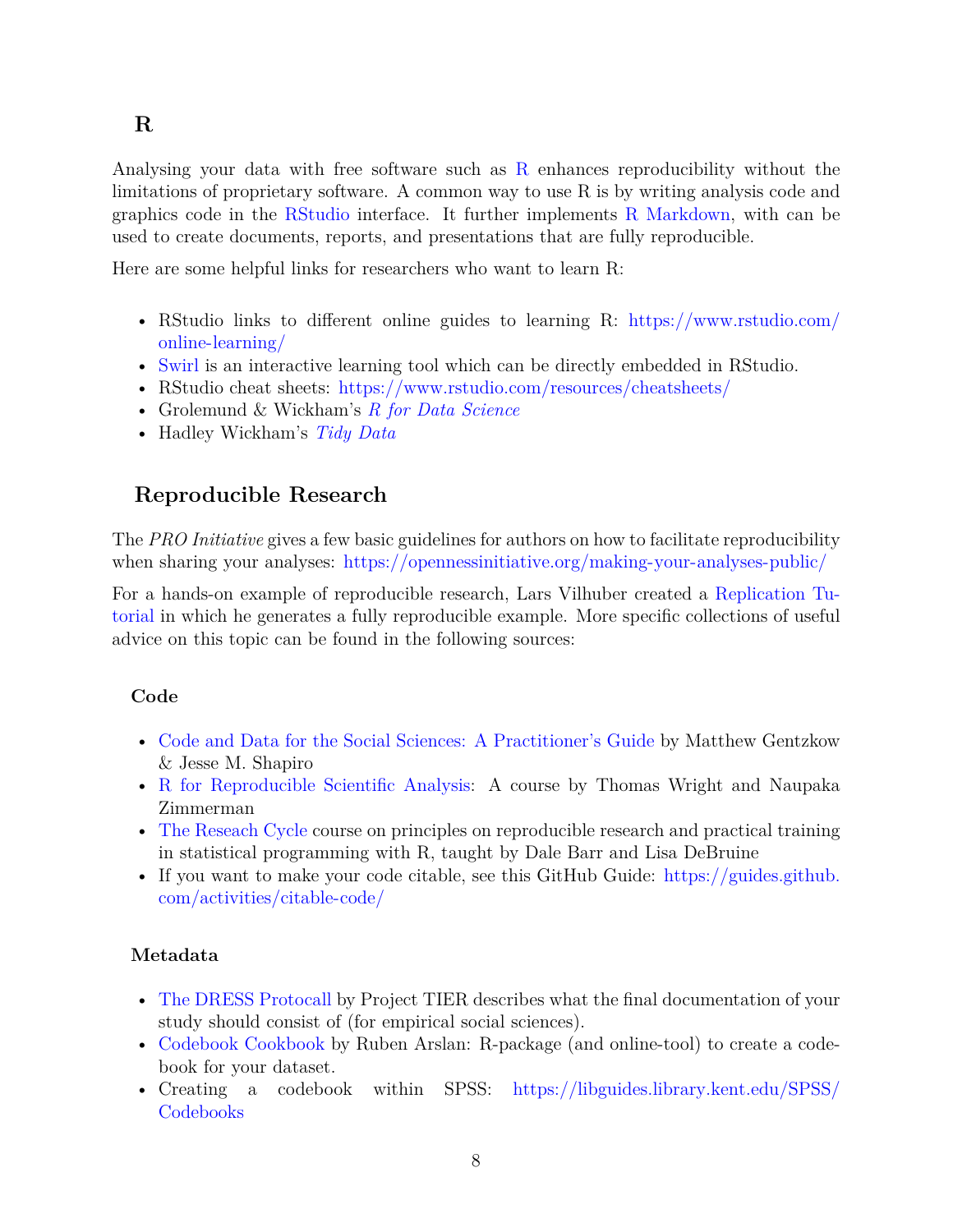#### **"Works on my Machine" Error**

In his paper (available [here](https://doi.org/10.1017/S1049096516000196)), Nicholas Eubank makes the case for increasing reproducibility by testing files on a different computer. Testing or even sharing code via cloud-based platforms prevents deficits in reproducibility that occur when code runs on the researcher's local platform but not on others'. Avoid the so called *WOMME* by using tools like:

- RStudio Cloud ([https://rstudio.cloud/\)](https://rstudio.cloud/)
- Code Ocean [\(https://codeocean.com/](https://codeocean.com/))

## **Workflow Documentation**

- Rouder, Haaf, and Snyder (2018) wrote a helpful tutorial on how to organize a lab in the face of Open Science practices: <https://psyarxiv.com/gxcy5>
- [R Markdown](https://rmarkdown.rstudio.com/): Create fully reproducible documents that combine code execution and documentation. A big advantage is the variety of output format: documents (e.g. Word, PDF, interactive R notebook, HTML), presentation slides, shiny apps, websites and more. Multiple languages including R, python, and SQL can be used.
- [GitHub](https://github.com) serves as data repository and active research workflow tool. Tracking of contributions of others enables version control on your files. This tool is especially useful for a research team that collaborates on developing code.
- As one of multiple features, [Open Science Framework'](https://osf.io)s version control system and its live-editing mode facilitate collaboration within the research team.

## **p-Hacking**

- *[p-Hack like a pro](https://osf.io/u4jgz/)* by Felix Schönbrodt
- *[Do's and Don'ts of Data Analysis](https://osf.io/9fx5q/)* by Felix Schönbrodt
- An overview on **questionable research practices** (QRP) by Ulrich Schimmack can be found [here](https://replicationindex.wordpress.com/2015/01/24/questionable-research-practices-definition-detect-and-recommendations-for-better-practices/).
- Check out: <http://shinyapps.org/apps/p-hacker/> for an interactive tool on p-hacking

## **Jupyter**

[The Jupyter Notebook](https://jupyter.org/) is an open source web-application for interactive computing. Virtual notebooks support over 40 programming languages, can be shared, collaboratively edited and can return interactive output. Uses vary from data cleaning, transformation and visualization to machine learning, statistical modeling and more.

<span id="page-9-0"></span>[A tutorial on the Jupyter Notebook](https://www.datacamp.com/community/tutorials/tutorial-jupyter-notebook) by Karlijn Willems is a first place-to-go for trying out the Jupyter Notebook. Also, help can be seeked at the Jupyter community (e.g. on [GitHub](https://github.com/jupyter/help) or [StackOverflow\)](https://stackoverflow.com/questions/tagged/jupyter)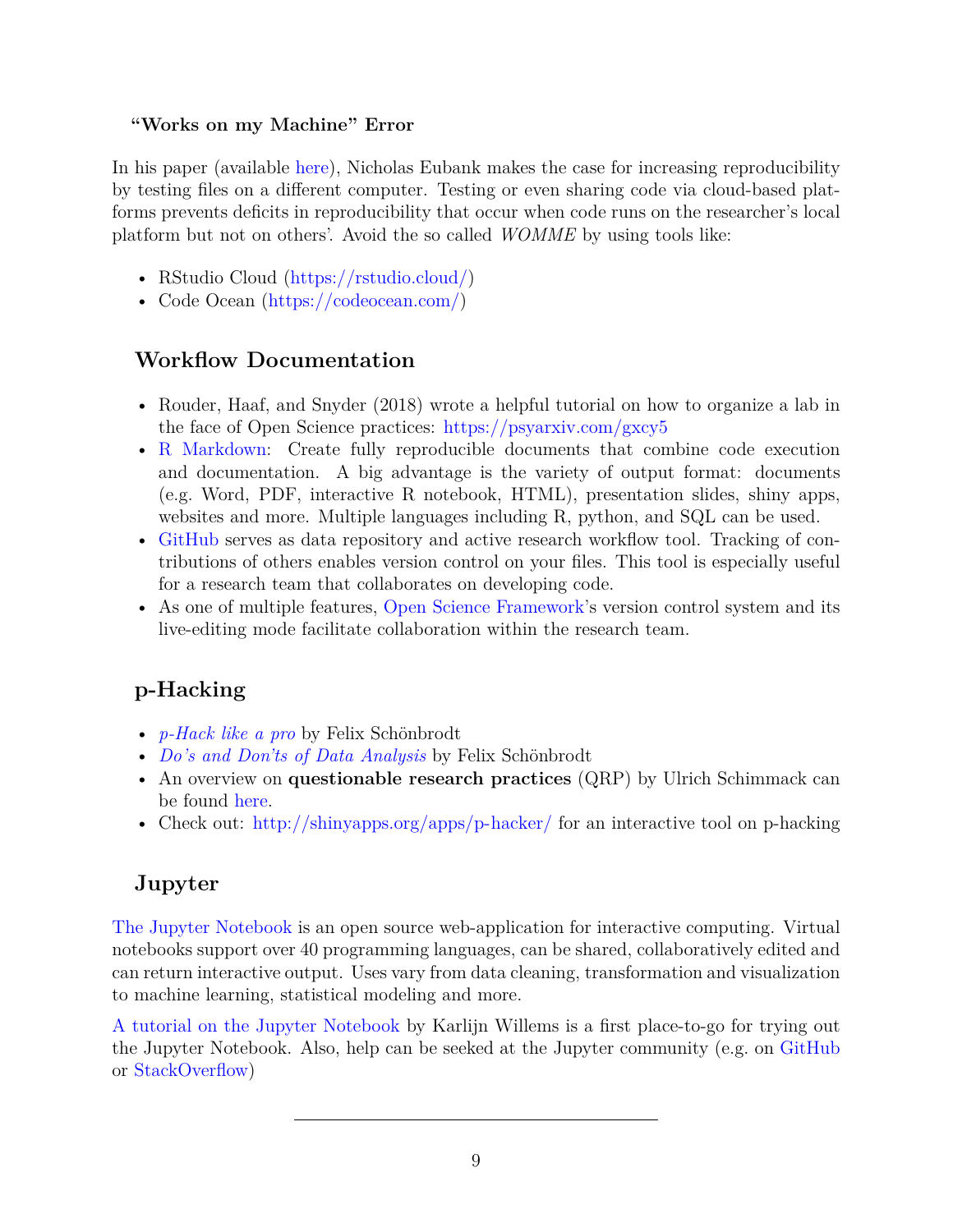## **2.4 Publish your Data, Material, and Paper**

In the publication stage of the research cycle, things can get a little tricky when you want to embrace Open Science values. The following links will help you find Open Access journals, check your publisher's policies, and guide you through licencing issues. Also, resources on sharing of data and materials are given.

## **FAIR Principles**

Before Sharing your data, your material, and your paper, we recommend to check out the [FAIR Data Principles](https://www.force11.org/group/fairgroup/fairprinciples), that aim to make your data:

- Findable
- Accessible
- Interoperable
- Re-usable

Also see our section *[Reproducible Research](#page-8-0)* for further resurces on the topic of re-usabilty principles

## **Open Data Repositories**

[Global Registry of Research Data Repositories](https://www.re3data.org/) covering data repositories from different academic disciplines. You can directly search for repositories or browse the registry by several filters.

Examples of common general-purpose repositories:

- [Open Science Framework](https://osf.io/)
- [Dryad Digital Repository](https://datadryad.org/)
- [Figshare](https://figshare.com/)
- [Harvard Dataverse Network](https://dataverse.harvard.edu/)
- [Zenodo](https://zenodo.org/)

A list of general-purpose and domain-specific data repositories is also provided by Masuzzo P, Martens L. (2017) Do you speak open science? Resources and tips to learn the language. *PeerJ Preprints* 5:e2689v1 <https://doi.org/10.7287/peerj.preprints.2689v1>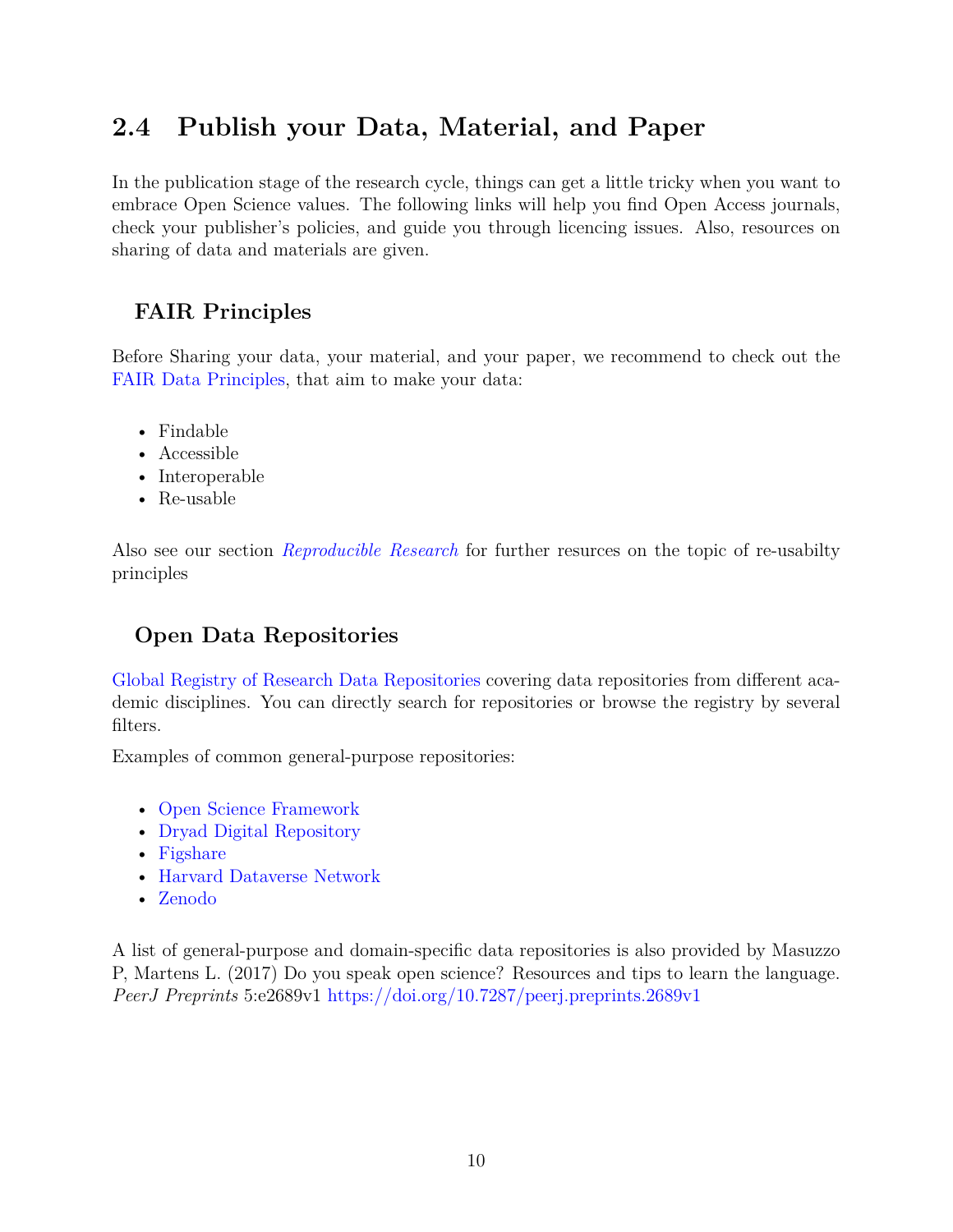#### **How To Find Open Access Journals**

- The [Directory of Open Access Journals](https://doaj.org/) serves as directory for researchers who are looking for high-quality, peer-reviewed Open Access journals and respective articles. You will also find useful information on publication charges and licencing policies as well as links to editorial information.
- Use the [CoFactor Journal Seleceting Tool](http://cofactorscience.com/journal-selector) to filter for journals fitting your search criteria (e.g. Open Access).
- The Eigenfactor Project provides a list of no-fee Open Access journals for all fields: <http://www.eigenfactor.org/openaccess/fullfree.php>

## **Publisher's Policies?**

[Sherpa/RoMEO](http://www.sherpa.ac.uk/romeo/index.php) is a database containing publishers' policies on self-archiving of journal articles. Since policies vary between publishers this tool will shed some light if you are unsure about publisher's policies.

## **Share Preprints**

Although depending on publisher's policies, it is often possible to publish preprints of your paper. A common preprint repository is [Cornell University's ArXiv](https://ArXiv.org) which serves in many research fields.

For specific domains, here are some examples of preprint service (mostly powered by the [Open Science Framework Preprints\)](https://osf.io/preprints/):

- Psychological Sciences: [PsyArXiv](https://osf.io/preprints/psyarxiv/)
- Social Sciences: [SocARXIV](https://osf.io/preprints/socarxiv)
- Engineering: [engrXiV](https://osf.io/preprints/engrxiv)
- Agriculture and Allied Sciences: [AgriXiv](https://osf.io/preprints/agrixiv)

## **Licencing**

The *Peer Reviewers' Openness Initiative (PRO)* gives a very helpful overview over licensing issues that are prevalent when publishing your paper, data, and materials: [https:](https://opennessinitiative.org/licensing-issues/) [//opennessinitiative.org/licensing-issues/:](https://opennessinitiative.org/licensing-issues/)

"When thinking about what one can, must, or should do with Open Material and Open Data, one has to differentiate on the one hand legally-enforceable rules (which are handled with legal licenses) and, on the other hand, rules and standards of the scientific community. If a piece of work is in the public domain (e.g., a CC0 license) there is no legal requirement to give attribution, but as a scientist one still has the ethical obligation to give a proper citation. Laws,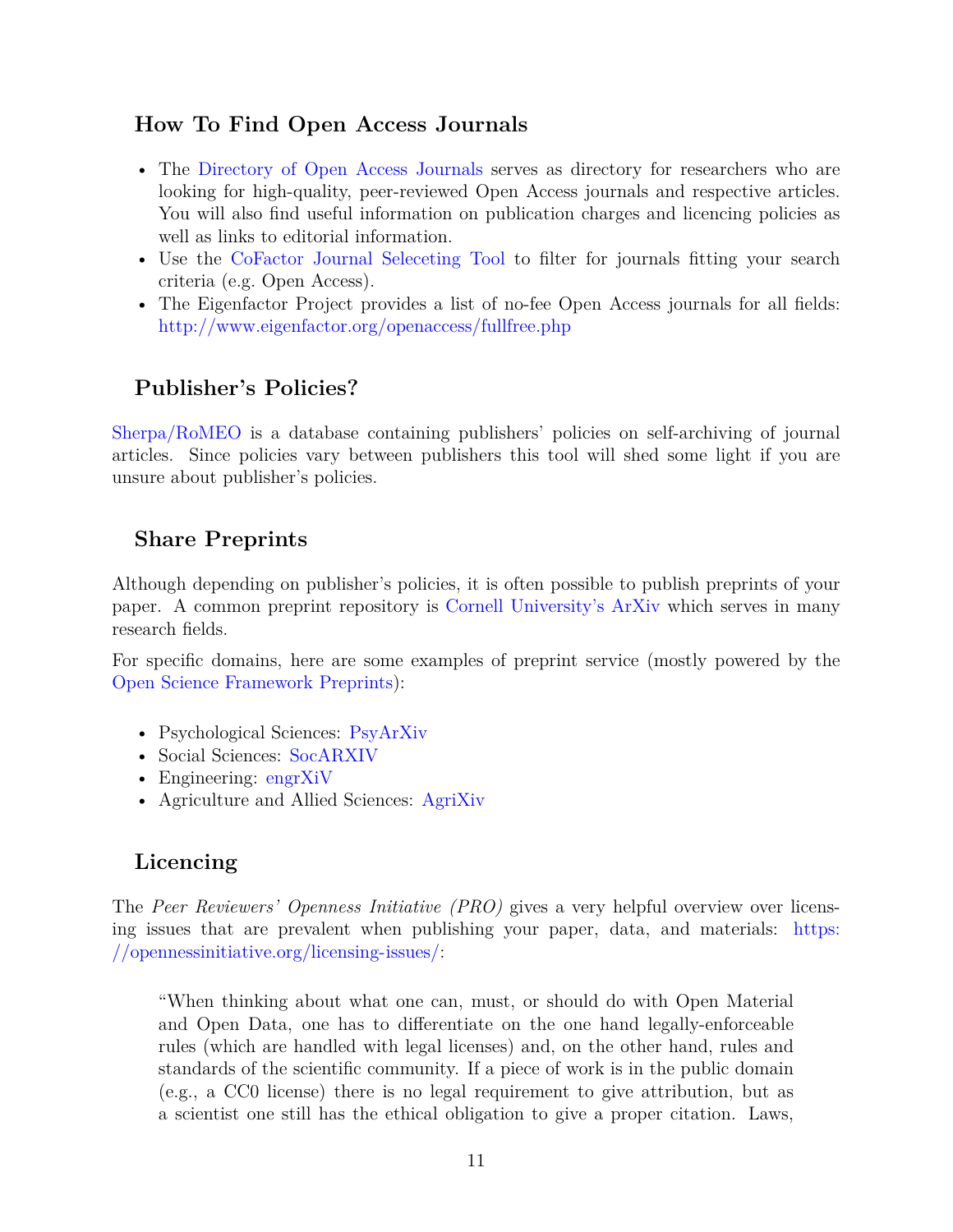ethics, and professional courtesy are all ways that the community can protect those that open their data."

<span id="page-12-0"></span>Also, the [OpenDefinition](http://opendefinition.org/licenses/) project lists licenses for content and data.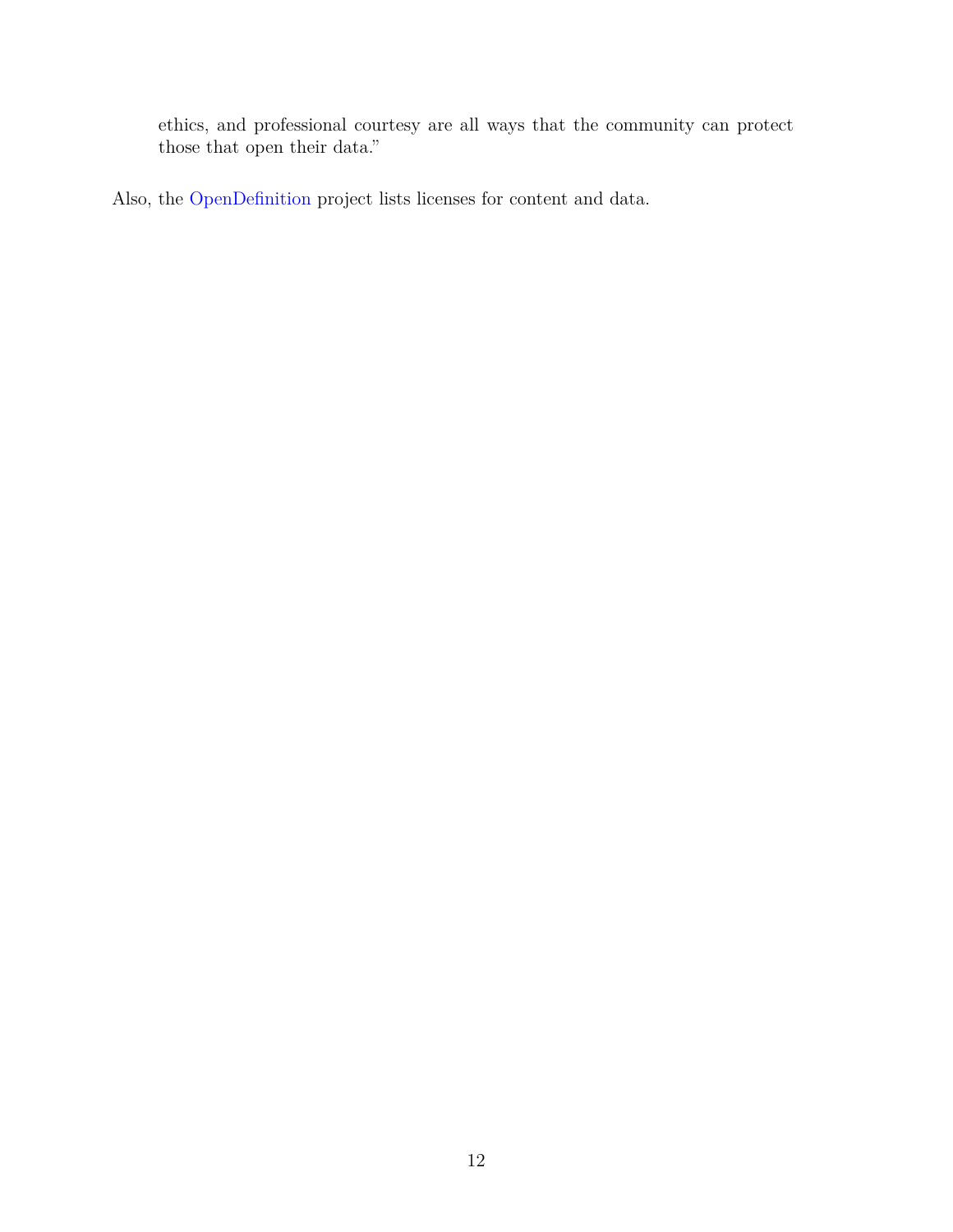# <span id="page-13-0"></span>**3 Resources for Teaching**

If you are interested in teaching Open Science practices, see this selection of curriculum material, complete examples of online courses, and further tools to implement in an Open Science workshop.

## **Open Science Workshop Material of the LMU Open Science Center**

Angelika Stefan, Felix Schönbrodt, and Lena Schiestel created materials for workshops on Open Science related topics:

- Open Science Introduction
- Preregistration
- Power Analysis
- Open Data / Open Materials / Privacy
- Open Access

You can use or remix the material under a CC-BY licence for your teaching purposes.

## **Open and Reproducible Research Trainer Space**

The COS provides an [Open and Reproducible Research Trainer Space](https://osf.io/qsb2c/) which contains a vast body of material for Open Science workshops including sections on workshop planning (pre workshop checklists, flyers, email tempates, etc.) and curriculum (slides, full manual).

## **Open Science Training Handbook**

Theoretical Open Science basics, organizational aspects, examples, practical guidance, and a further resources for each topic are provided by the [Open Science Training Handbook.](https://open-science-training-handbook.gitbooks.io/book/content/) This is a great source for Open Science Trainer (and those who are planing on becoming one).

## **Examples of Workshops/MOOCs**

• *Making an Impact with Open Science by Dr. Michiel de Jong*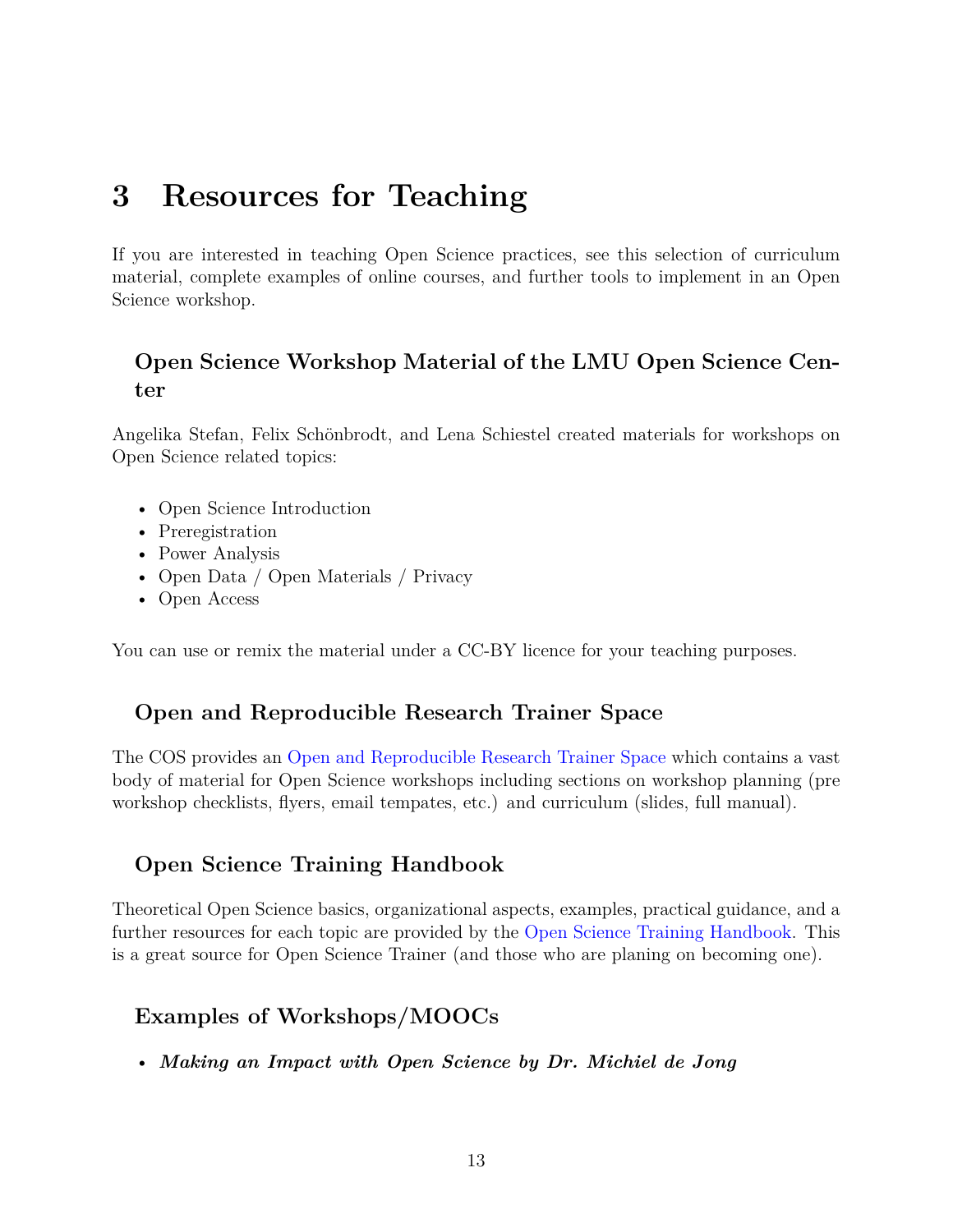This course focuses on the benefits researchers can reap from following Open Science principles. After giving theoretical introductions to basic concepts and advantages of Open Science, the course also aims at giving practical training concerning data sharing, open access publishing and the use of social media. It is organized in four modules containing both video lectures and readings. Study load is around 10 hrs.

<https://ocw.tudelft.nl/courses/making-impact-open-science/>

### • *Open Science MOOC*

"This MOOC is designed to help equip students and researchers with the skills they need to excel in a modern research environment. It brings together the efforts and resources of hundreds of researchers and practitioners who have all dedicated their time and experience to create a community platform to help propel research forward. The content of this MOOC is distilled into 10 core modules. Each module will comprise a complete range of resources including videos, research articles, dummy datasets and code, as well as 'homework' tasks to complete as individuals. Because you don't learn how to do Open Science by reading; you learn by doing it."

#### <https://opensciencemooc.eu/>

This course also offers a wide module-related [collection of resources](https://opensciencemooc.eu/open-science-resources/).

#### • *Transparent and Open Social Science Research*

5 week (à 4 hours/week) full course by Berkeley Initiative for Transparency in the Social Sciences (BITSS) on the FutureLearn platform.

<https://www.futurelearn.com/courses/open-social-science-research>

## • *Teaching Reproducible Data Analysis in R*

In March 2017, the Institute of Neuroscience and Psychology and the School of Psychology at the University of Glasgow hosted a one-day workshop on teaching reproducible data analysis using R. The workshop curriculum and slides are openly available. Also, a further resource page links to additional material.

[https://gupsych.github.io/trdair\\_workshop/index.html](https://gupsych.github.io/trdair_workshop/index.html)

#### • *BITSS Research Transparency and Reproducibility Training (RT2)*

All public resources of this workshop holding place in Amsterdam in April 2018 are provided. It aims at giving an overview of tools and best practices in transparent and reproducible social sciences.

<https://osf.io/fw28g/>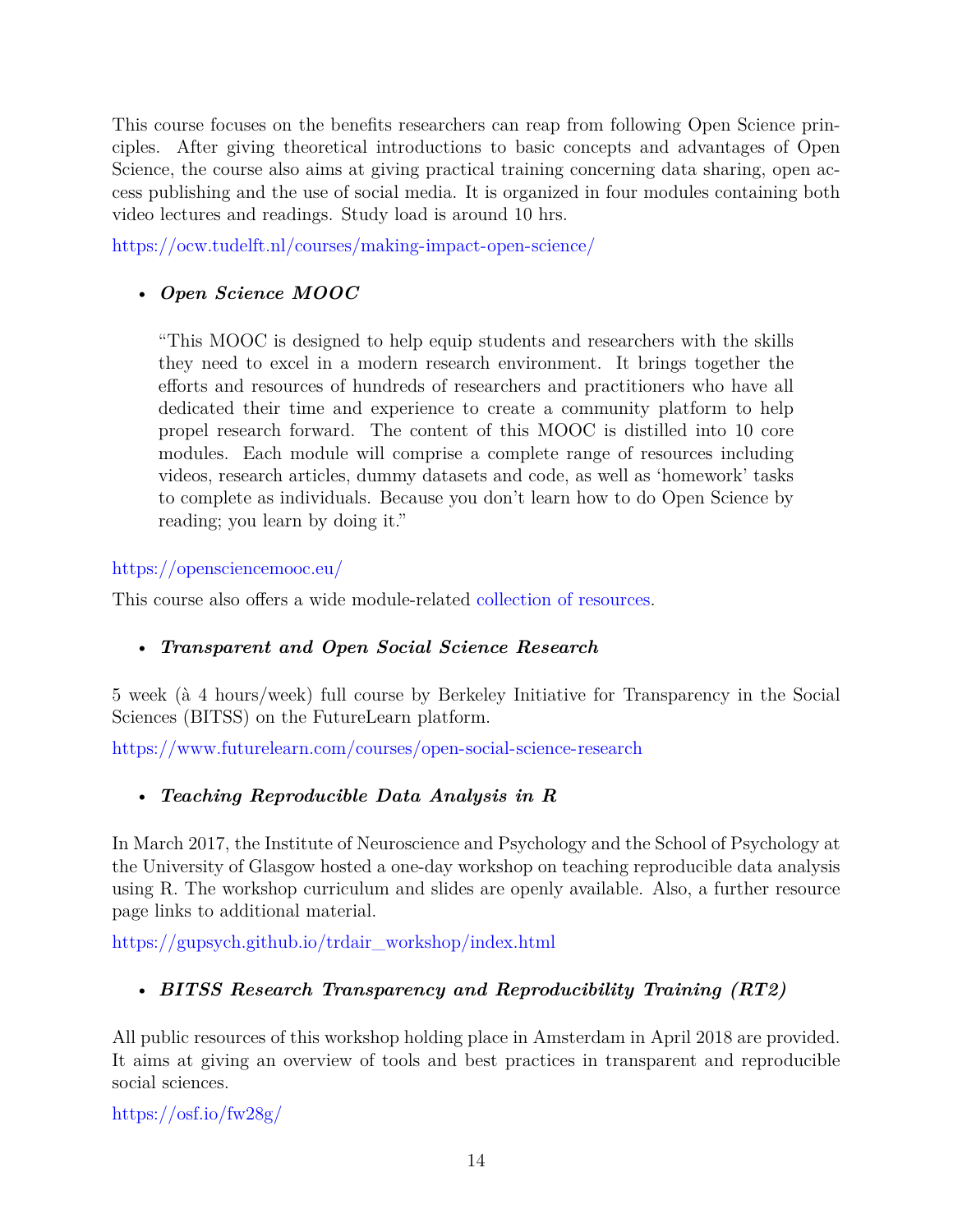## **Interactive Tools**

<span id="page-15-0"></span>[http://shinyapps.org/apps/p-hacker/](https://gupsych.github.io/trdair_workshop/index.html)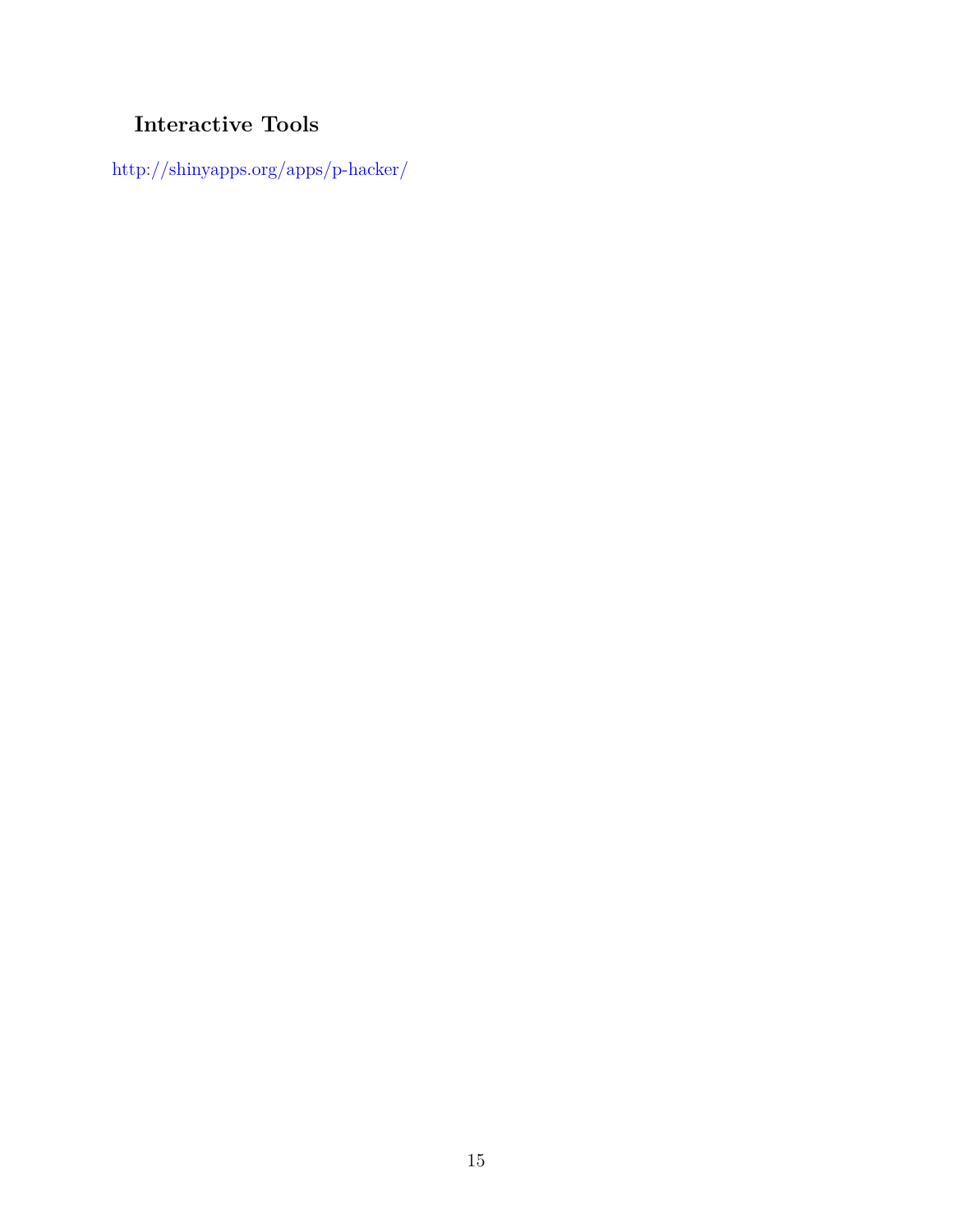# <span id="page-16-0"></span>**4 Key Papers**

This chapter should serve as a recommondation list of Open Science articles, guidelines, and other toolboxes offering helpful resources.

#### **Transparency Guide**

Klein, O., Hardwicke, T. E., Aust, F., Breuer, J., Danielsson, H.,… Frank, M. C. (2018, March 25). A practical guide for transparency in psychological science. Retrieved from [psyarxiv.com/rtygm](http://psyarxiv.com/rtygm)

#### **Open Science: What, Why, and How**

Spellman, B., Gilbert, E. A., & Corker, K. S. (2017, September 20). Open Science: What, Why, and How. Retrieved from [psyarxiv.com/ak6jr](http://psyarxiv.com/ak6jr)

#### **PRO Initiatives Guidelines**

"These pages provide guidance in implementing open practices and links to resources on the web that help authors contribute to the scientific literature in a more open way." [https:](https://opennessinitiative.org/guidelines-for-authors/) [//opennessinitiative.org/guidelines-for-authors/](https://opennessinitiative.org/guidelines-for-authors/)

#### **Open Science FAQ**

[Felix Henninger's FAQ to Open Science](https://felixhenninger.gitbooks.io/open-science-knowledge-base/content/) topics offers a great resource for quick answers concerning Open Science topcis

#### **Managing and Sharing Data: Best Practice for Researchers**

[UK Data Archive's guide](http://www.data-archive.ac.uk/media/2894/managingsharing.pdf) for managing data for sharing and for ethics, consent, and licensing issues.

#### **DataWiz Knowledge Base**

Best practice guidelines, tools and resources for researchers before, during and after data collection: <https://datawizkb.leibniz-psychology.org/>

#### **Resource Library by BITSS**

Berkeley Initiative for Transparency in the Social Sciences: [https://www.bitss.org/](https://www.bitss.org/resource-tag/education/) [resource-tag/education/](https://www.bitss.org/resource-tag/education/)

#### **Open Science MOOC Resource Library**

Great collection of resources as part of an Open Science MOOC [https://opensciencemooc.](https://opensciencemooc.eu/open-science-resources/) [eu/open-science-resources/](https://opensciencemooc.eu/open-science-resources/)

#### **Further Recommended Readings**

- Reproducibility Project: Psychology: <https://osf.io/ezcuj/>
- The Replication Network: <https://replicationnetwork.com>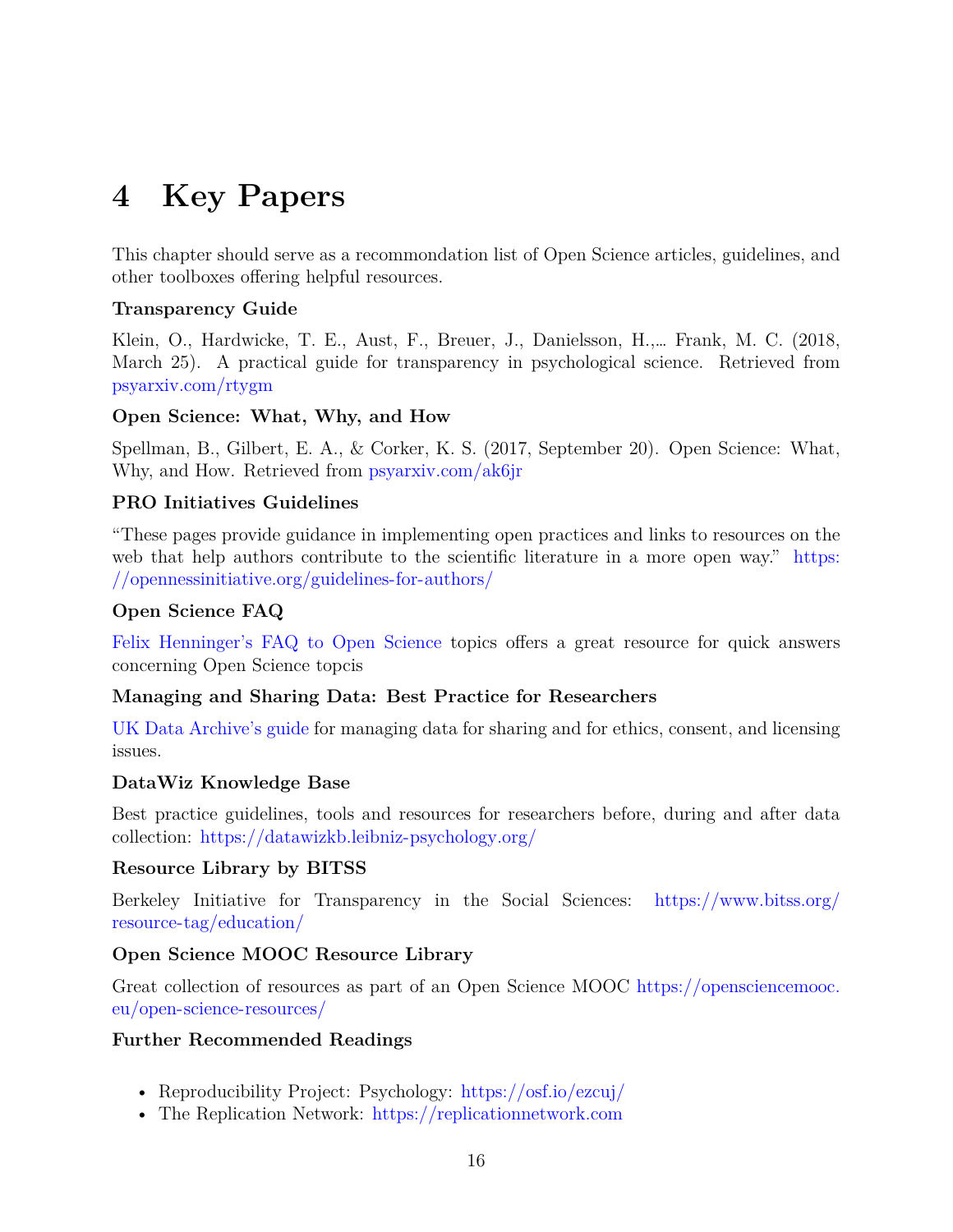- Ioannidis, J. P. (2005). Why most published research findings are false. *PLoS medicine, 2*(8), e124. <https://doi.org/10.1371/journal.pmed.0020124>
- Simmons, J. P., Nelson, L. D., & Simonsohn, U. (2011). False-positive psychology: Undisclosed flexibility in data collection and analysis allows presenting anything as significant. *Psychological science, 22*(11)*,* 1359-1366. Available at: [http://journals.](http://journals.sagepub.com/doi/pdf/10.1177/0956797611417632) [sagepub.com/doi/pdf/10.1177/0956797611417632](http://journals.sagepub.com/doi/pdf/10.1177/0956797611417632)
- Simmons, Joseph P. and Nelson, Leif D. and Simonsohn, Uri, A 21 Word Solution (October 14, 2012). Available at SSRN: <https://ssrn.com/abstract=2160588> or [http:](http://dx.doi.org/10.2139/ssrn.2160588) [//dx.doi.org/10.2139/ssrn.2160588](http://dx.doi.org/10.2139/ssrn.2160588)
- Masuzzo P, Martens L. (2017) Do you speak open science? Resources and tips to learn the language. *PeerJ Preprints* 5:e2689v1 [https://doi.org/10.7287/peerj.preprints.](https://doi.org/10.7287/peerj.preprints.2689v1) [2689v1](https://doi.org/10.7287/peerj.preprints.2689v1)
- <span id="page-17-0"></span>• Garret Christensen's [Manual of Best Practices in Transparent Social Science](https://github.com/garretchristensen/BestPracticesManual/blob/master/Manual.pdf)